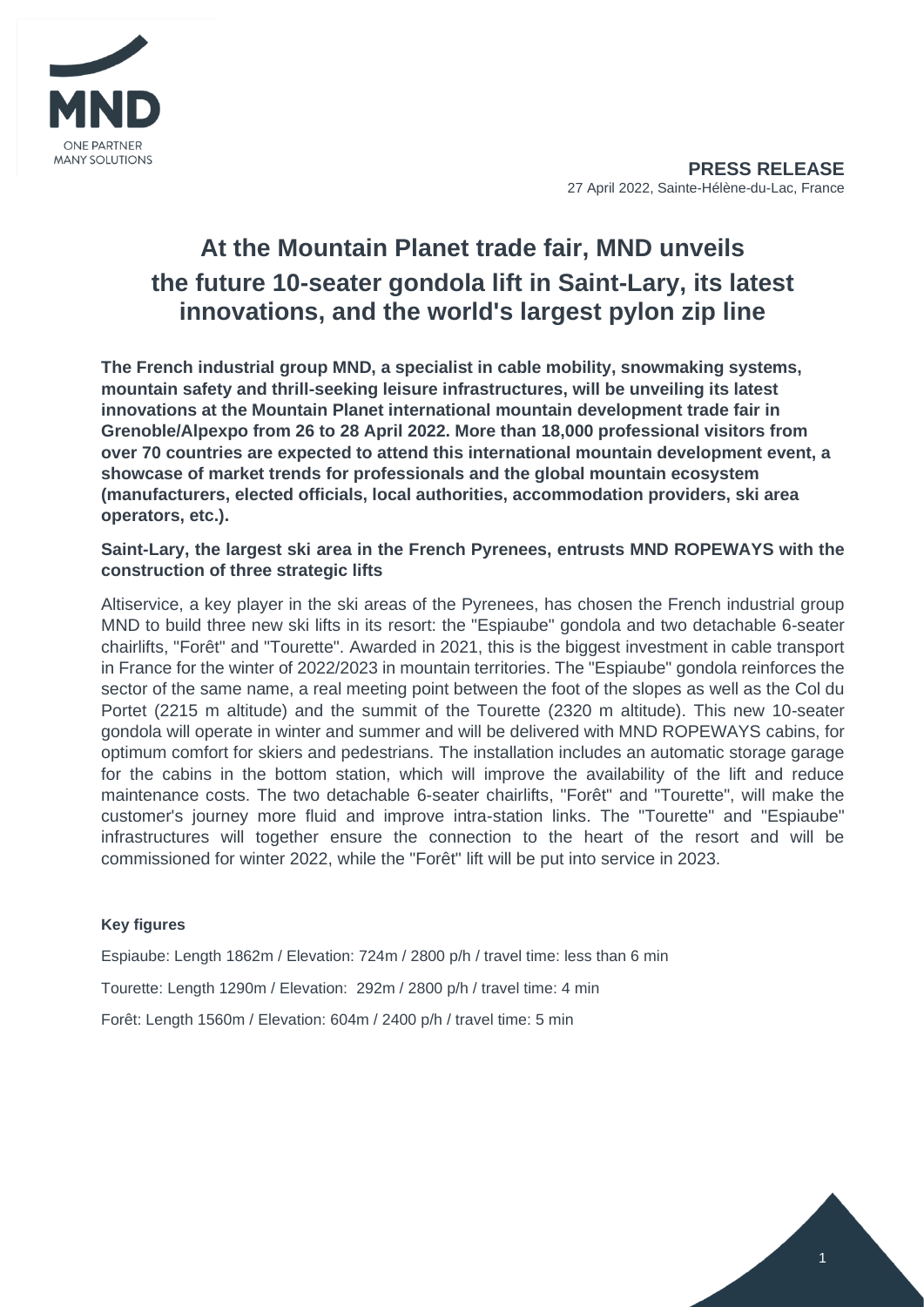

# **Chamrousse, a 4-season mountain with the world longest zipline with pylon and a 130-metre footbridge over the Casserousse couloir.**

To support the development of the winter and summer attractivity of the Chamrousse resort in Isère, France, MND will build a giant zip line and a suspended footbridge. At 1,904 meters in length, this is the largest zip line with two intermediate pylons and 600 meters drop. Connecting the summit of the Croix de Chamrousse at 2 253 meters with the heart of the resort at Recoin, on the track of the gondola. The 130-meter footbridge will fly over the black slope of the Casserousse couloirs, the mythical slope of the 1968 Grenoble Olympic Games. Construction will begin this spring and the bridge will be operational in the fall.

# **MND unveils its latest innovations at Mountain Planet**

### **Avawatch™: artificial intelligence to model avalanche risk**

MND SAFETY, the world leader in remote avalanche control, has developed an autonomous device placed in the couloir downstream of the blaster that detects the passage of the avalanche and models its size. This is key data for operators who, from a distance, must be able to ensure that the piste, road or protected infrastructure is properly secured.

## **O'Bell'X™ option +**

O'Bell'X**™** is a removable remote avalanche triggering system based on the explosion of a hydrogen/oxygen gas mixture inside an open cone. This non-polluting, low visual impact, fully removable system is environmentally friendly and suitable for nature reserves and protected sites. The new O'BellX TM option + has already been installed and commissioned this winter at 7 sites worldwide, including 5 in France: Val Thorens, Morzine, Flaine, Les Carroz and Les 7 Laux. The O'Bell'X**™** option + offers twice the shooting power of its initial version, to better adapt to all types of terrain. It has all the advantages of a 100% removable device thanks to its patented transport hook, which facilitates its installation and maintenance by helicopter.

### **A new software to remotely control avalanche triggering systems**

In order to react as quickly as possible to the avalanche risk and to control it remotely, MND SAFETY deploys the latest generation of its remote-control software. Accessible on PC, tablet or smartphone, this new digital interface allows a more intuitive use and integrates all the existing functionalities as well as the piloting of all the latest MND SAFETY security solutions.

### **MND SNOW facilitates the management of automated snow networks**

MND SNOW is a forerunner in the automated management of snowmaking installations, having deployed the first dedicated software in 2002. Resource optimization, real-time monitoring, intelligent snowmaking scheduling... A number of historical options have been reinvented, as well as new features such as 3D viewing for more efficient management of the snowmaking system.